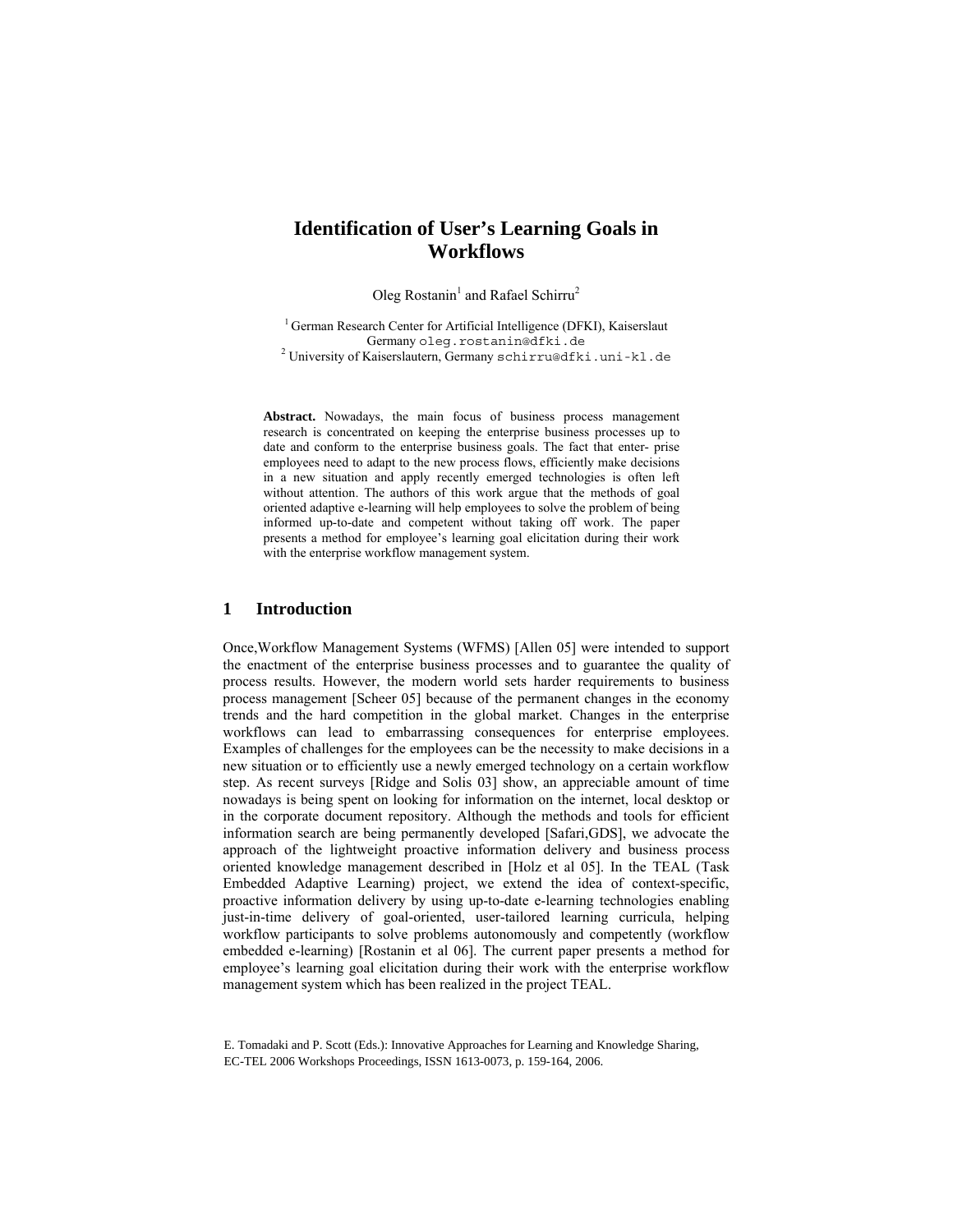## **2 Goal Orientation in Workflow Learning**

In order to achieve the effectiveness of workflow embedded learning (short time and acceptable quality), two requirements have to be met by information assistants delivering the task-specific information to their users that are integrated into a WFMS: first, the delivered information has to satisfy the user's current information need (be just-in-time); second, it is necessary that the delivered information does not overextend the user (just-enough) [Rostanin and Holz 05]. Hence, the concept of goal-oriented learning is highly relevant for enterprise workflows. Let's consider an employee that is facing a new task. The employee mentally checks if his knowledge is sufficient to perform the task. If the necessary knowledge is not present a knowledge gap is identified. From this gap the learning goal "cover the knowledge gap in the context of the given task" is identified. For complex tasks more than one learning goal might be identified.

Learning goals influence the learning process in two ways:

 – They narrow the range of content which is considered necessary to be learned (what to learn).

 – They guide the learning process by specifying the learning strategy (how to learn). To illustrate the notion of learning strategies, we consider the following example: A software team has to develop a client-server system using the J2EE

1 technology. The team consists of one project manager and four programmers. Neither the project manager nor the programmers have experience in programming with J2EE, so they have to learn J2EE to accomplish their task. The project manager's learning goal is to receive knowledge about the architecture of J2EE and about the advantages of the technology so that he can design the system. An overview of the technology is suitable learning content for him. The learning goal of the programmers is to learn how to program the system with J2EE. They require more detailed and specific learning content than the project manager (including exercises and examples). Even if the same knowledge is involved in both cases, the appropriate learning contents are different according to the learning goals.

According to the above considerations, we define a learning goal as a triple  $g = (c, \theta)$ *s,m)* where *g* is a learning goal, *c* is a concept from the learning ontology (see chapter 3), *s* is a learning strategy and *m* is the user's motivation to achieve the learning goal. Typically, the motivation is a reference to the current workflow task that has to be fulfilled after the user eliminates the knowledge gap. The problem of learning goal identification can be narrowed to finding a target concept and an appropriate strategy of learning. Once the learning goal is identified and accepted by the user, it receives the following runtime characteristics: identification date, current state (not started, started, finished) and completion date. In TEAL we call an identified learning goal a *potential learning goal*. After the potential learning goal is accepted by the user it is called a *current learning goal*.

 $\ddot{\phantom{a}}$ 

<sup>1</sup> J2EE: Java 2 Platform, Enterprise Edition. URL: http://java.sun.com/javaee/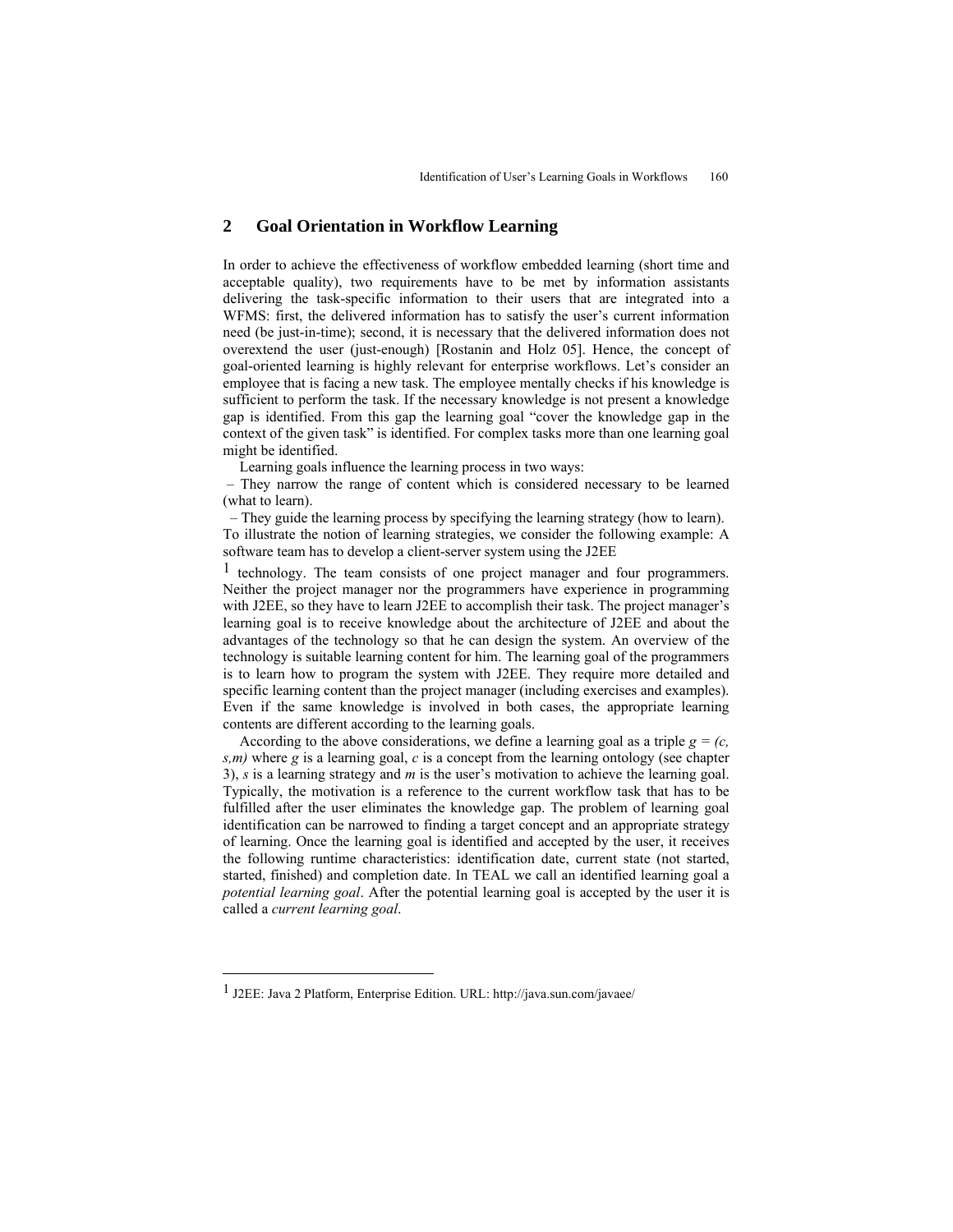#### 161 O. Rostanin and R. Schirru

## **3 A Method for Learning Goal Identification (Project TEAL)**

#### **3.1 Learning Concept Ontology and LeCoOnt Tool**

The basis for the retrieval of the concept to be learned is the ontology of learning concepts that depicts the outline of the learning content in the Learning Content Management System (LCMS) used for workflow embedded e-learning as an information assistant. The purpose of the learning concept ontology is to model the domain of knowledge related to the given workflow. Learning objects contained in the LCMS are bound to the corresponding learning concepts using adequate metadata. The more concepts are preserved in the ontology, the finer knowledge gap identification can be achieved.

The creation and maintenance of such ontology is a long and time consuming process. To simplify the ontology maintenance, in the project TEAL there was a tool created called LeCoOnt that allows to present the ontology graphically, conveniently navigate in the ontology, search, add and change ontology concepts2. On the figure 1 one can see a screen of the LeCoOnt tool showing a part of the software engineering ontology that contains concept SQL and related concepts. In addition to the graphical editor, the LeCoOnt tool provides also functionality for automatic extraction of learning concepts from the online glossaries<sup>3</sup> that allows to significantly reduce time needed for the initial ontology creation. Later, the ontology will be continuously refined and complemented using the graphicaleditor.

#### **3.2 Proactive Delivery of the Potential Learning Goals in Workflow**

For identifying the potential learning goals of the workflow user, there was a middleware component developed called DyLeGo (Dynamic Learning Goal). The DyLeGo component can be integrated into any WFMS that provides open API for accessing the workflow context information. The workflow context includes a variety of information about the task environment that allows identifying potential learning goals:

– Task information

 $\overline{a}$ 

- Task name, description, task-relevant concepts and documents provide the key information about what the user is currently doing. Using task name we can identify potential learning goals of the user.
- Reference to the instantiated task model if the current task is instance of the certain activity model it can givemore precise information on what the user is currently doing than just using a task name.

• Project information, connection to other tasks The information about the project and other tasks (predecessor, successor etc.) of the user can help to interpret current user actions.

<sup>2</sup> LeCoOnt. Learning Concept Ontology Editor. URL: http://lecoont.opendfki.de

<sup>3</sup> Sun Java Enterprise System Glossary. URL: http://docs.sun.com/source/8166873/index.html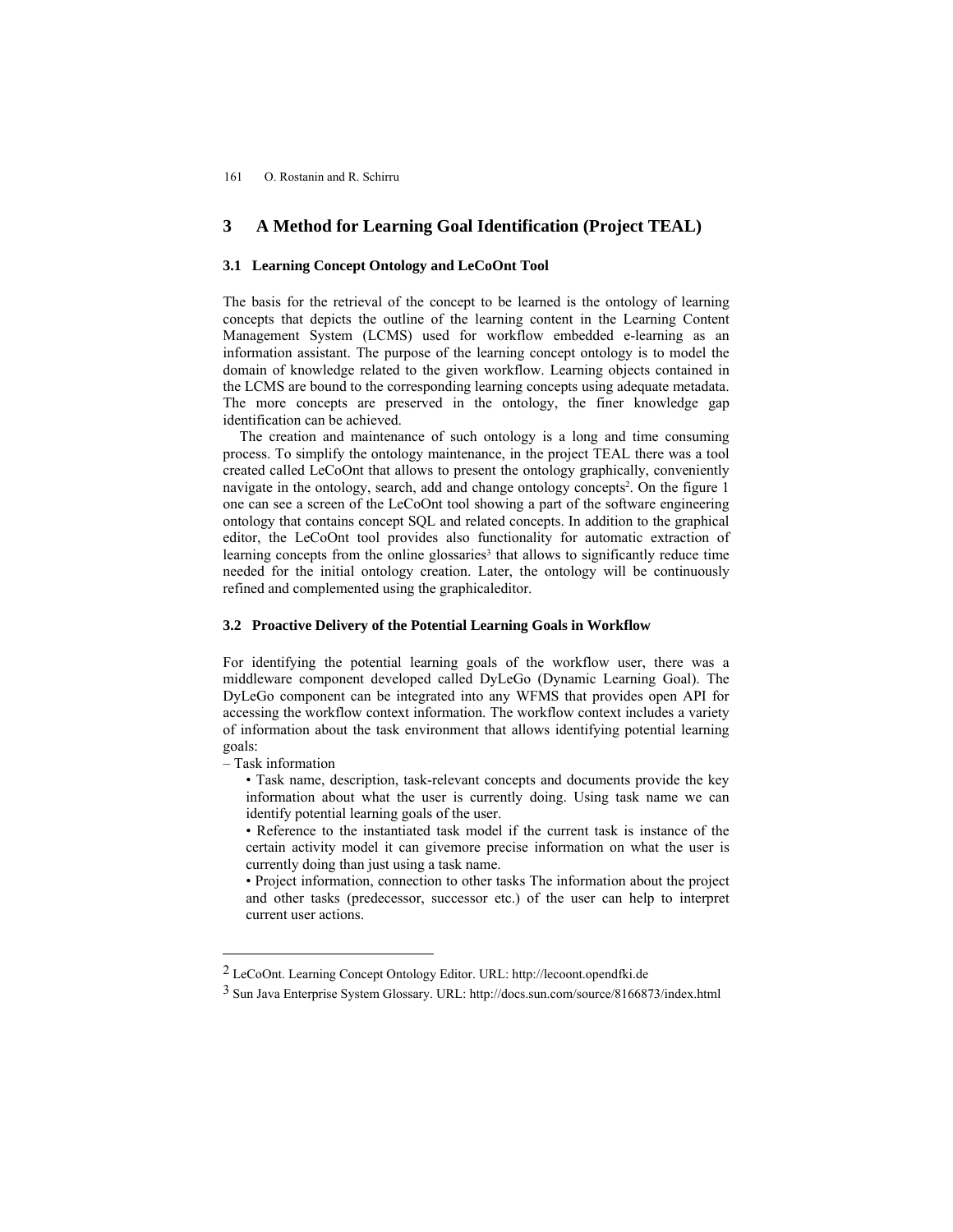

**Fig. 1.** Learning Goal Identification in the Workflow Context

– User information

• User role is the base for determining learning strategy of the user (see example in 2).

• User skills, interests, working and learning profile allow us to exclude concepts that user already knows or include concepts that are unknown for the user.

If the workflow context has changed, DyLeGo issues an automatic query containing workflow context information to the learning concept ontology and delivers a list of potential learning goals to the workflow user. The delivery is conducted proactively (push-approach) so the user does not need to start search or to specify query manually and is not interrupted in his work. To enable efficient search of potential learning goals, DyLeGo creates a text search index from the learning ontology concepts using Apache Lucene software<sup>4</sup> (see figure 1). The learning concept retrieval is based on extracting important keywords and subphrases from the name of the current task and its description and querying the learning concept ontology for the corresponding concepts. Found concepts are filtered using the user's learning history and his competence profile (delivered from the WFMS). The algorithm being used to determine the optimal learning strategy for the user is based on the user role in the

 $\ddot{\phantom{a}}$ 

<sup>4</sup> Lucene. URL: http://lucene.apache.org/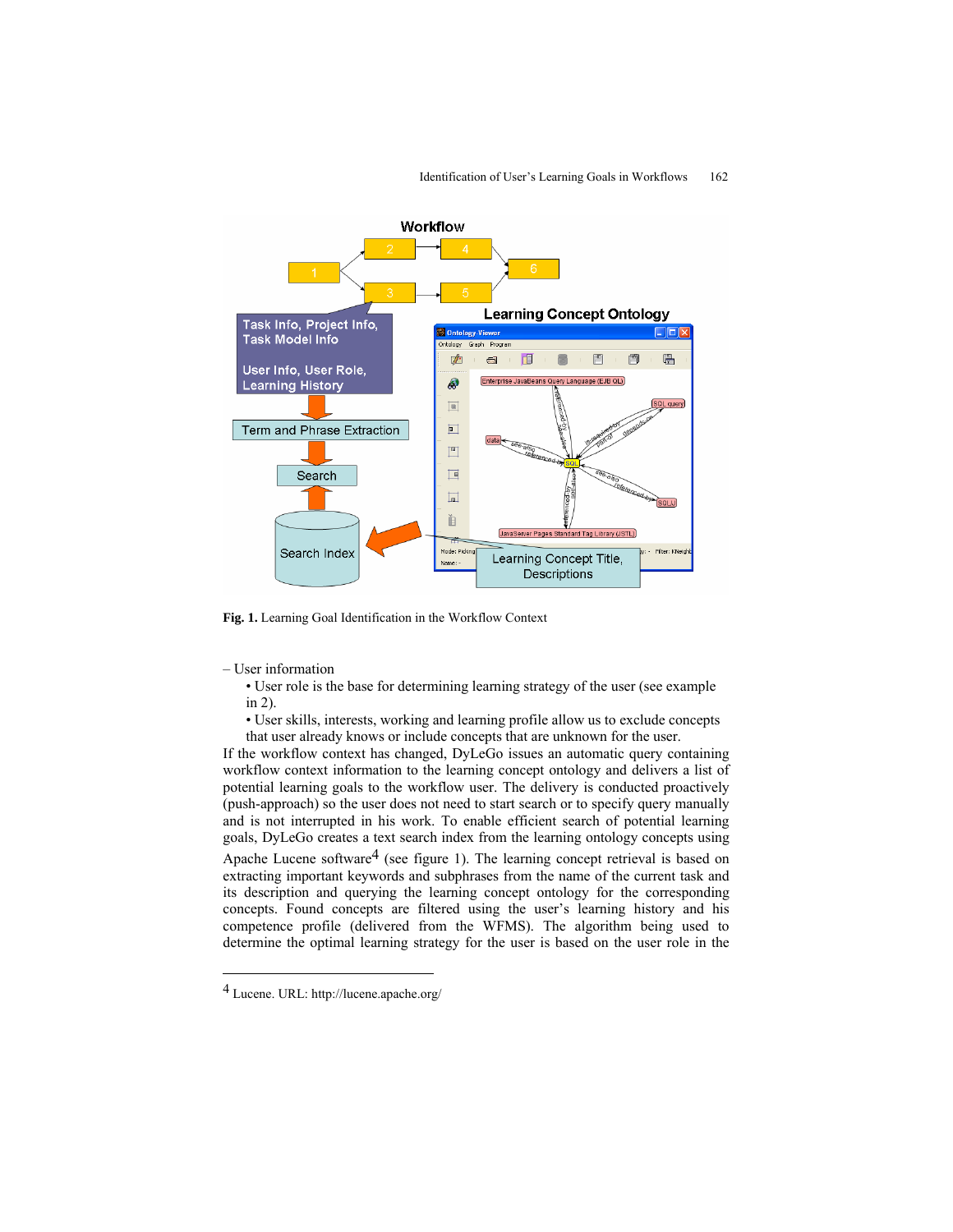#### 163 O. Rostanin and R. Schirru

current workflow (see example in chapter 2). The database of DyLeGo contains a special table that provides information about matching between a learning concept, a user role and a recommended strategy. The contents of the table is initialized by the authors of the learning concept ontology who can make recommendations about the usefulness of the corresponding concept for every role. During the usage, the system learns which users prefer which strategy and the information about concept-rolestrategy matching is being automatically updated. Other information used for specifying the learning strategy is user's skills, interests, working and learning history. In the TEAL project the following learning strategies were identified:

– **overview** Very short description giving the general impression about the subject to be learned. One can compare this with glossary description. On the basis of the overview Bob should be able to judge whether he needs to learn this subject deeper or not.

– **cursorily** If the learner decided to learn the subject but he/she does not need to get expert-level knowledge on it, the cursorily strategy should be chosen. For instance, it would be the case if Bob's manager would like to get acquainted with possibilities of the SQL language.

– **detailed** Provides expert-level knowledge on the subject. If Bob would like to optimize a complex Oracle query and has no idea about optimization, a detailed course on Oracle SQL tuning should be delivered for him.

– **repeat** Serves as reference material on the subject. If Bob finished the course on Oracle SQL tuning he might still need a succinct reminder course on Oracle optimizer hints. The above listed strategies were oriented on the learning course generator [Ullrich 05a] developed in the LeActiveMath<sup>5</sup> project and used in TEAL for dynamic goal-oriented course generation. In the future, the list of strategies will be extended and should cover the Bloom's learning goal taxonomy [Bloom 56].

# **4 Conclusion**

 $\overline{a}$ 

This short paper introduces a simplified model of goal oriented learning in enterprise workflows and presents a method for user's learning goal elicitation in the workflow process. The proposed method is a lightweight approach based on the assumption that most of the concepts used in the current workflow are modeled in the learning concept ontology. It also assumes that users give names to the current tasks according to certain naming conventions (e.g., the name of the task starts with a verb etc.). In order to sophisticate the presented approach, further research and evaluation is currently being conducted.

The feasibility of the proposed method was proved during the TEAL project. In the project, the DyLeGo system was successfully integrated into a flexible workflow engine called TaskMan that was developed at DFKI6

<sup>5</sup> LeActiveMath. URL: http://www.leactivemath.org

<sup>6</sup>FRODO Taskman. URL: http://www.dfki.unikl.de/KM/content/e179/e506/index\_ eng.html